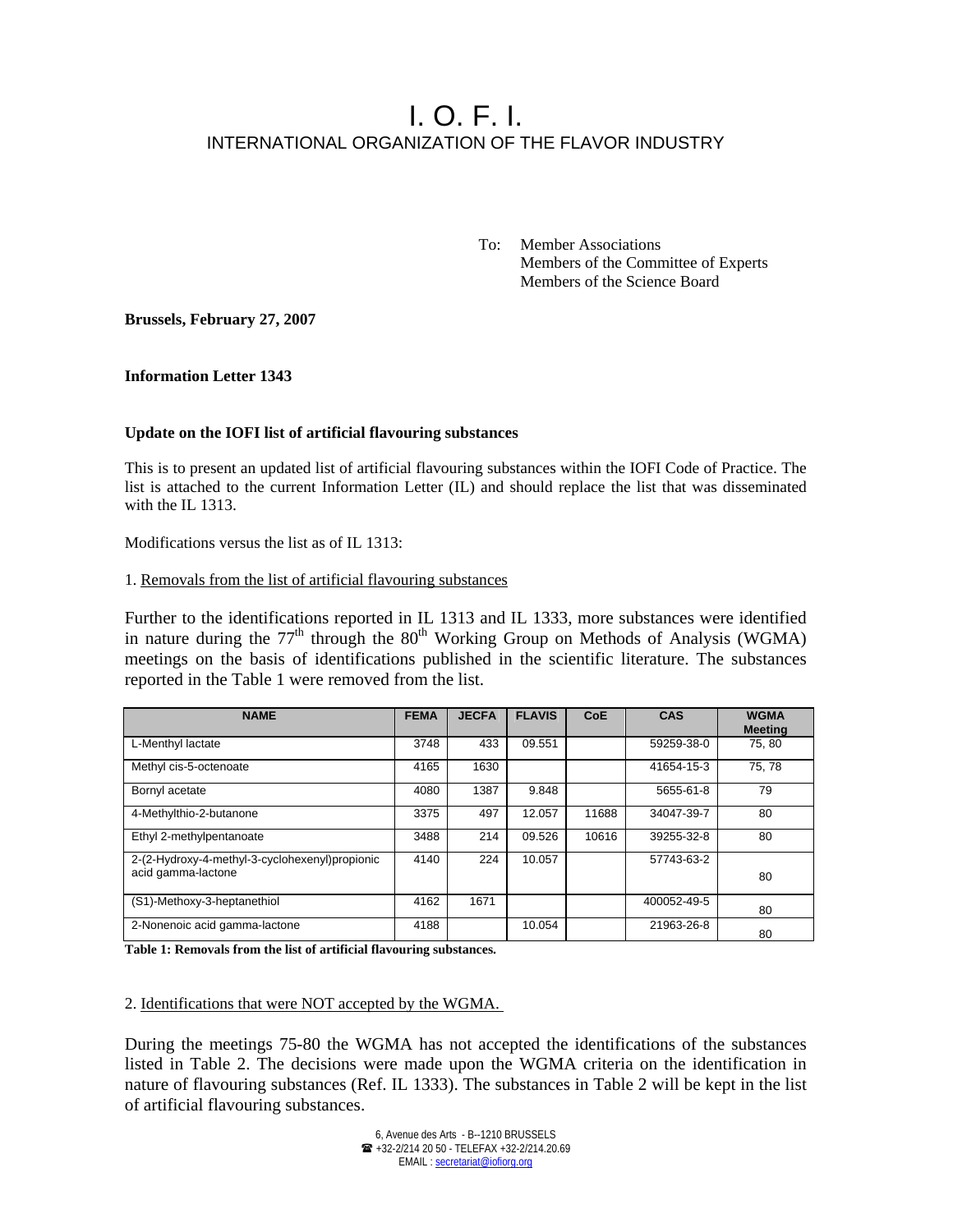| <b>NAME</b>                               | <b>FEMA</b> | <b>JECFA</b> | <b>FLAVIS</b> | <b>CoE</b> | <b>CAS</b>  | <b>WGMA</b><br><b>Meeting</b> |
|-------------------------------------------|-------------|--------------|---------------|------------|-------------|-------------------------------|
| 5-sec-Butyl-2,3-dimethyl pyrazine         |             |              |               |            | 32263-00-6  | 75                            |
| 2,4-Octadienol                            | 3956        | 1180         |               |            | 18409-20-6  | 78                            |
| Phenethyl anthranilate                    | 2859        | 1543         | 09.723        | 258        | 133-18-6    | 77; 79                        |
| Allyl phenoxyacetate                      | 2038        | 18           | 09.701        | 228        | 7493-74-5   | 77:79                         |
| Dimethylphenethyl butyrate                | 2394        | 1656         | 09.232        | 2084       | 10094-34-5  | 79                            |
| beta-iso-Methylionone                     | 4151        |              | 07.041        | 650        | 79-89-0     | 80                            |
| (E, E)-2,4-hexadienyl acetate             | 4132        | 1780         | 09.573        |            | 1516-17-2   | 80                            |
| 2-Methoxyacetophenone                     | 4163        |              |               |            | 579-74-8    | 80                            |
| N-Cyclopropyl-trans-2-cis-6-nonadienamide | 4087        |              |               |            | 608514-55-2 | 80                            |
| Hexadienyl butyrate                       | 4133        | 1783         |               |            | 16930-93-1  | 80                            |
| Hexadienyl isobutyrate                    | 4134        | 1782         |               |            | 16491-24-0  | 80                            |
| Dimercaptomethane                         | 4097        | 1661         | 12.243        |            | 6725-64-0   | 80                            |
| Prenyl hexanoate                          | 4204        |              |               |            | 76649-22-4  | 80                            |
| Allyl valerate                            | 4074        |              | 09.866        |            | 6321-45-5   | 80                            |
| Eugenyl isovalerate                       | 4118        |              | 09.878        |            | 61114-24-7  | 80                            |

**Table 2: Identifications of substances that were not accepted by the WGMA** 

### 3. Substances with pending status of final evaluation by the WGMA

The WGMA has been working on the identification of the substances listed in Table 3. The status of these substances is still under discussion.

| <b>NAME</b>                               | <b>FEMA</b> | <b>JECFA</b> | <b>FLAVIS</b> | <b>CoE</b> | CAS         |
|-------------------------------------------|-------------|--------------|---------------|------------|-------------|
| 5- and 6-Decenoic acid                    | 3742        | 327          | 08.068        |            | 72881-27-7  |
| Carvacryl ethylether                      | 2246        | 1247         | 04.038        | 11840      | 4732-13-2   |
| Butyl butyryllactate                      | 2190        |              | 09.491        | 2107       | 7492-70-8   |
| Isobutyl-N-methylanthranilate             | 4149        |              | 09.769        | 649        | 65505-24-0  |
| N-Benzoylanthranilic acid (Dianthramid B) | 4078        |              |               |            | 579-93-1    |
| 4-(Methylthio)-2-pentanone                | 4182        | 1689         |               |            | 143764-28-7 |
| 2-Thiapropane-1-thiol                     | 4185        | 1675         | 12.242        |            | 29414-47-9  |
| 2,4,6-Trithiaheptane                      | 4214        | 1684         | 12.240        |            | 6540-86-9   |

**Table 3: Substances with pending status of final evaluation by the WGMA** 

#### 4. GRAS 22 substances that are proposed for evaluation by the WGMA

IOFI Secretariat has compiled a list of substances that were requested for evaluation by the WGMA. Those substances originate from GRAS 22. They will be subject of evaluation during the forthcoming meetings of the WGMA.

| <b>SUBSTANCE NAMES</b>                                   |      | <b>FEMA No. IJECFA No.I FLAVIS</b> | <b>CoE</b> | <b>CAS No.</b> |
|----------------------------------------------------------|------|------------------------------------|------------|----------------|
| $(+/-)-1$ -Acetoxy-1-ethoxyethane                        | 4069 | 1726                               |            | 1608-72-6      |
| 3.5- and 3.6-Dimethyl-2-isobutylpyrazine                 | 4100 |                                    |            | 38888-81-2     |
| (+/-)-trans - and cis-4,8-Dimethyl-3,7-nonadien-<br>2-ol | 4102 |                                    |            | 67845-50-5     |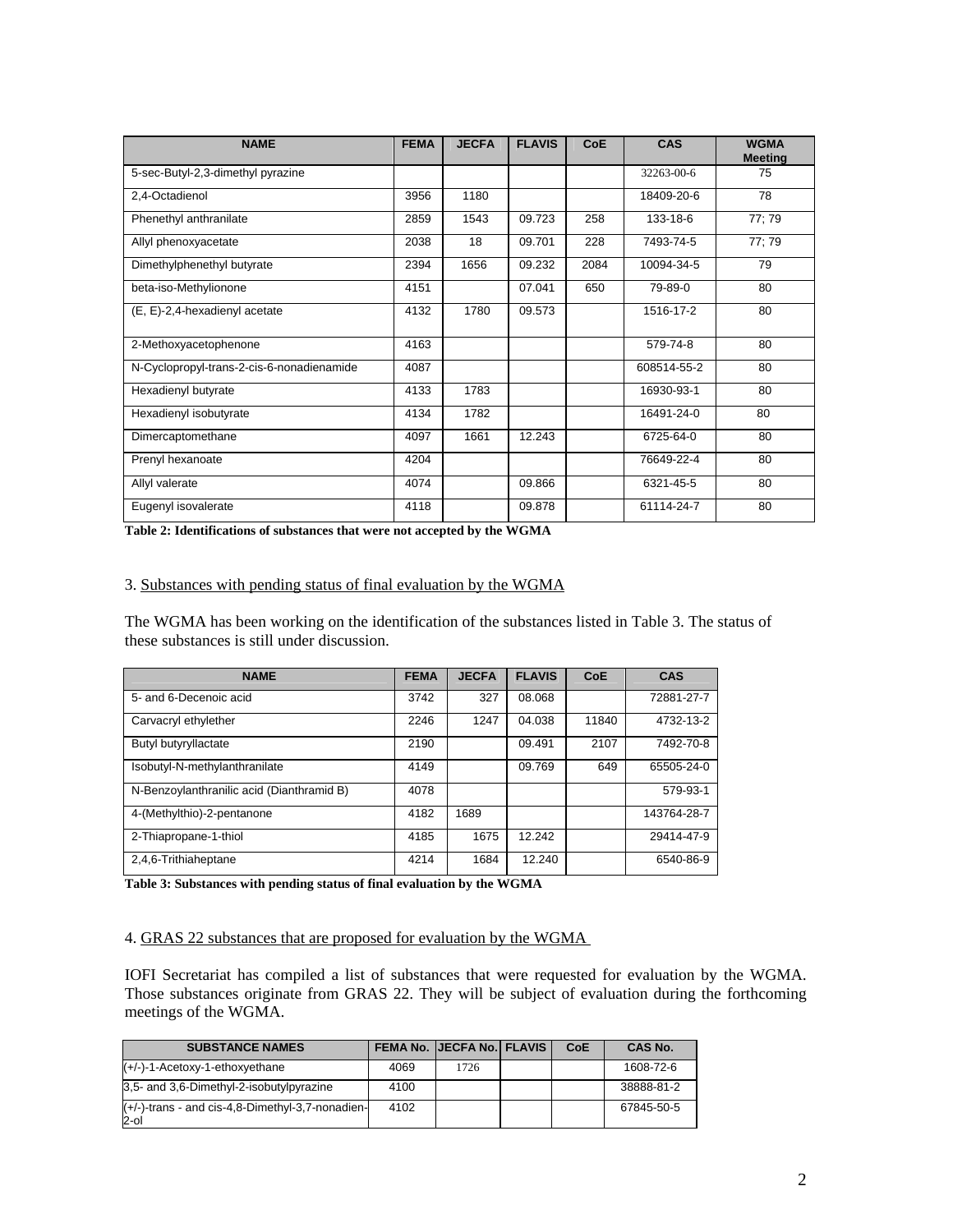| <b>Divanillin</b>                                           | 4107 |      |        | 2092-49-1                                      |
|-------------------------------------------------------------|------|------|--------|------------------------------------------------|
| Ethane-1,1-dithiol                                          | 4111 | 1660 |        | 69382-62-3                                     |
| Ethyl cis-3-hexenoate                                       | 4112 | 1626 |        | 64187-83-3                                     |
| cis- and trans-2-Heptylcyclopropanecarboxylic<br>acid       | 4130 |      |        | 697290-77-0<br>(trans)<br>697290-76-9<br>(cis) |
| Hexyl 3-mercaptobutanoate                                   | 4136 | 1704 | 12.235 | 796857-79-9                                    |
| 4- Hydroxy-2-butenoic acid gamma-lactone                    | 4138 |      | 10.066 | 497-23-4                                       |
| 5-<br>Hydroxy-4-methylhexanoic<br>acid<br>delta-<br>lactone | 4141 |      |        | 10413-18-0                                     |
| N- IsobutyIdeca-trans-2-trans-4-dienamide                   | 4148 | 1598 |        | 18836-52-7                                     |
| 4-Mercapto-2-pentanone                                      | 4157 | 1670 | 12.264 | 92585-08-5                                     |
| (+/-)-4-Mercapto-4-methyl-2-pentanol                        | 4158 | 1669 | 12.252 | 31539-84-1                                     |
| Methyl isopenthyl disulfide                                 | 4168 | 1696 |        | 72437-56-0                                     |
| $(+/-)$ -3-(Methylthio) heptanal                            | 4183 | 1692 |        | 51755-70-5                                     |

**Table 4: GRAS 22 substances that are proposed for evaluation by the WGMA** 

**IMPORTANT:** The new list of artificial flavouring substances for inclusion in the Code of Practice is available in attachment to the present IL. All compounds listed in Table 3 and Table 4 will be kept in the list until final evaluation by the WGMA.

#### IOFI Secretariat

# Attachment:

1. LIST OF ARTIFICIAL FLAVOURING SUBSTANCES 2. LIST OF SUBSTANCES CHEMICALLY IDENTICAL TO THOSE OCCURRING IN NATURAL PRODUCTS NOT NORMALLY CONSIDERED AS FOODS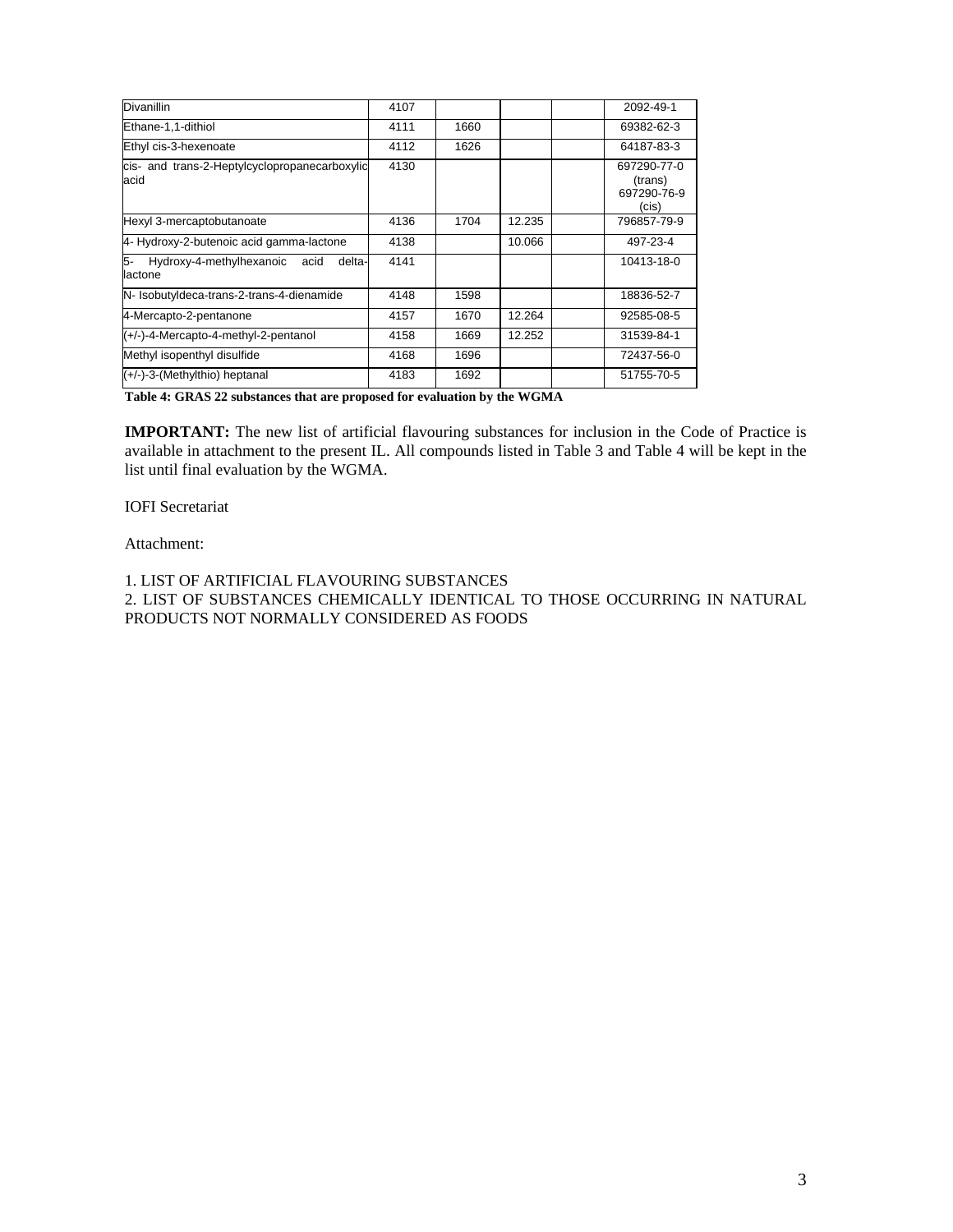|        | <b>Substance</b>                        | <b>FEMA</b> | <b>JECFA</b>   | CoE   | <b>CAS</b> | <b>FLAVIS</b> |
|--------|-----------------------------------------|-------------|----------------|-------|------------|---------------|
|        | Acetaldehyde phenethyl propyl acetal    | 2004        | 1000           | 511   | 7493-57-4  | 06.016        |
|        | Allyl anthranilate                      | 2020        | 20             | 254   | 7493-63-2  | 09.719        |
|        | Allyl butyrate                          | 2021        | $\overline{2}$ | 280   | 2051-78-7  | 09.054        |
|        | Allyl cinnamate                         | 2022        | 19             | 334   | 1866-31-5  | 09.741        |
|        | Allyl cyclohexylacetate                 | 2023        | 12             | 2070  | 4728-82-9  | 09.482        |
|        | Allyl cyclohexylbutyrate                | 2024        | 14             | 283   | 7493-65-4  | 09.411        |
|        | Allyl cyclohexylhexanoate               | 2025        | 16             | 2180  | 7493-66-5  | 09.492        |
|        | Allyl cyclohexylpropionate              | 2026        | 13             | 2223  | 2705-87-5  | 09.498        |
|        | Allyl cyclohexylvalerate                | 2027        | 15             | 474   | 7493-68-7  | 09.469        |
|        | Allyl 2-ethylbutyrate                   | 2029        | 11             | 281   | 7493-69-8  | 09.410        |
|        | Allyl heptanoate                        | 2031        | 4              | 369   | 142-19-8   | 09.097        |
|        | Allyl-alpha-ionone                      | 2033        | 401            | 2040  | 79-78-7    | 07.061        |
|        | Allyl nonanoate                         | 2036        | 6              | 390   | 7493-72-3  | 09.109        |
|        | Allyl octanoate                         | 2037        | 5              | 400   | 4230-97-1  | 09.119        |
|        | Allyl phenoxyacetate                    | 2038        | 18             | 228   | 7493-74-5  | 09.701        |
|        | Allyl phenylacetate                     | 2039        | 17             | 2162  | 1797-74-6  | 09.790        |
|        | Allyl propionate                        | 2040        | 1              | 2094  | 2408-20-0  | 09.233        |
|        | Allyl sorbate                           | 2041        | 8              | 2182  | 30895-79-5 | 09.312        |
|        | Allyl tiglate                           | 2043        | 10             | 2183  | 7493-71-2  | 09.493        |
|        | Allyl undecen-10-oate                   | 2044        | 9              | 441   | 7493-76-7  | 09.146        |
|        | Allyl isovalerate                       | 2045        | 7              | 2098  | 2835-39-4  | 09.489        |
| alpha- | Amylcinnamaldehyde dimethyl acetal      | 2062        | 681            | 47    | 91-87-2    | 06.013        |
| alpha- | Amylcinnamyl acetate                    | 2064        | 677            | 216   | 7493-78-9  | 09.026        |
| alpha- | Amylcinnamyl alcohol                    | 2065        | 674            | 79    | 101-85-9   | 02.030        |
| alpha- | Amylcinnamyl formate                    | 2066        | 676            | 357   | 7493-79-0  | 09.090        |
| alpha- | Amylcinnamyl isovalerate                | 2067        | 678            | 463   | 7493-80-3  | 09.468        |
|        | Isoamyl furylbutyrate                   | 2070        |                | 2080  | 7779-66-0  | 13.021        |
|        | Isoamyl furylpropionate                 | 2071        |                | 2092  | 7779-67-1  | 13.023        |
|        | Pentyl 2-furoate                        | 2072        | 748            | 2109  | 1334-82-3  | 13.025        |
| $2 -$  | Amyl-5 or keto-1,4-dioxane              | 2076        |                | 2205  | 65504-96-3 | 13.027        |
|        | Isoamyl pyruvate                        | 2083        | 939            | 431   | 7779-72-8  | 09.443        |
|        | Benzaldehyde glyceryl acetal            | 2129        | 838            | 36    | 1319-88-6  | 06.002        |
|        | Benzaldehyde propyleneglycol acetal     | 2130        | 839            | 2226  | 2568-25-4  | 06.032        |
|        | Benzoin                                 | 2132        | 836            | 162   | 119-53-9   | 07.028        |
|        | Benzyl butyl ether                      | 2139        | 1253           | 520   | 588-67-0   | 03.010        |
|        | Benzyl 2,3-dimethyl-crotonate           | 2143        | 847            | 11868 | 7492-69-5  | 09.508        |
| 3-     | Benzyl-4-heptanone                      | 2146        | 830            | 2140  | 7492-37-7  | 07.070        |
|        | Acetaldehyde benzyl methoxyethyl acetal | 2148        | 840            | 523   | 7492-39-9  | 06.019        |
|        | Butyl acetoacetate                      | 2176        | 596            | 241   | 591-60-6   | 09.403        |
|        | Isobutyl acetoacetate                   | 2177        | 597            | 242   | 7779-75-1  | 09.404        |
|        | Isobutyl anthranilate                   | 2182        |                | 253   | 7779-77-3  | 09.718        |
|        | Butyl butyryllactate                    | 2190        |                | 2107  | 7492-70-8  | 09.491        |
| alpha- | Butylcinnamaldehyde                     | 2191        | 684            | 127   | 7492-44-6  | 05.039        |
|        | Butyl 2-decenoate                       | 2194        |                | 2100  | 7492-45-7  | 09.235        |
|        | Butyl ethyl malonate                    | 2195        | 935            | 384   | 17373-84-1 | 09.441        |
|        | Isobutyl furylpropionate                | 2198        |                | 2093  | 105-01-1   | 13.024        |
| 2-     | Butyl-5 or 6-keto-1,4-dioxane           | 2204        |                | 2206  | 65504-45-2 | 13.028        |
|        | <b>Butyl levulinate</b>                 | 2207        | 608            | 374   | 2052-15-5  | 09.436        |

# **Attachment: LIST OF ARTIFICIAL FLAVOURING SUBSTANCES**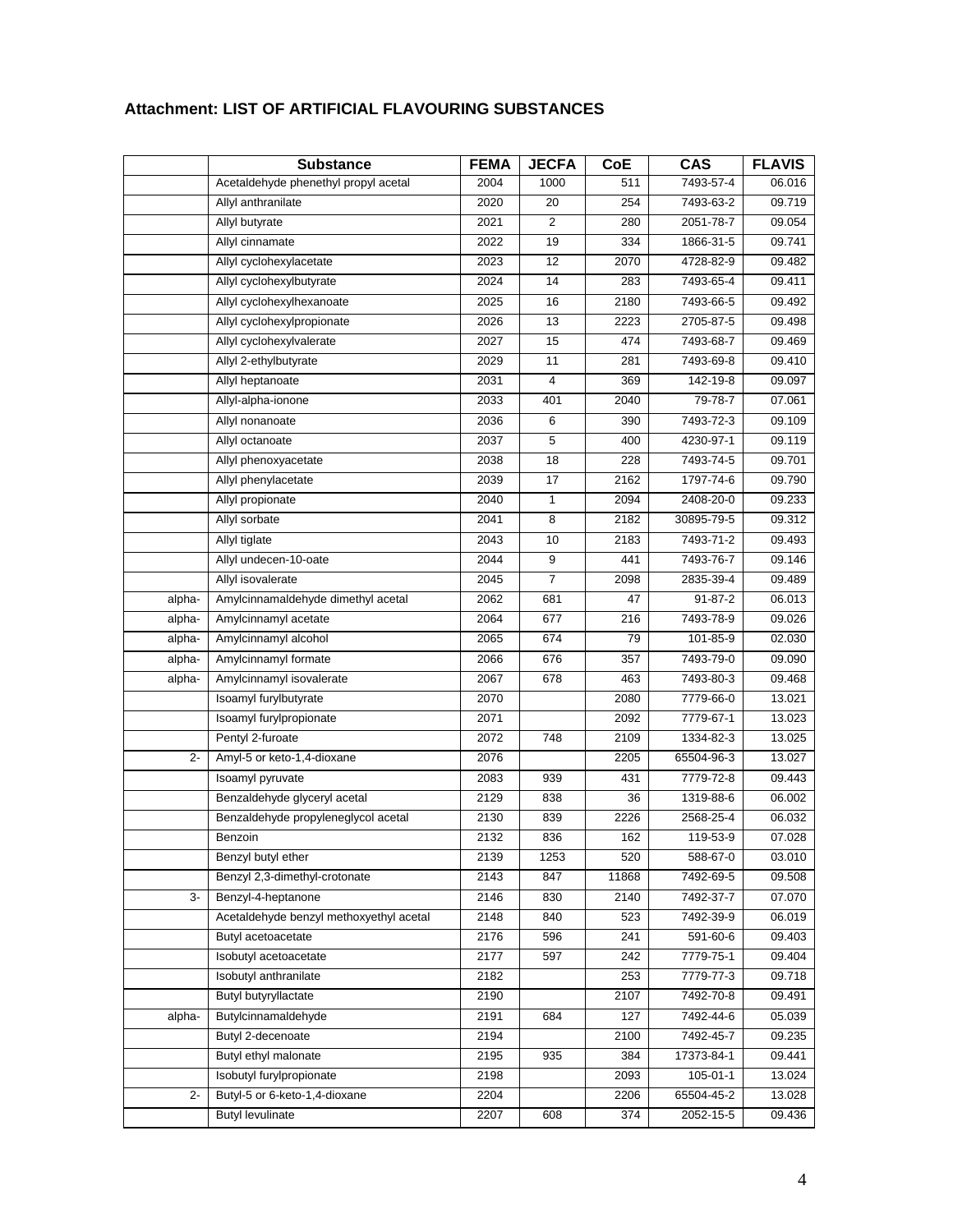|              | Benzyl isobutyl carbinol                   | 2208 | 827  | 2031  | 7779-78-4                 | 02.065 |
|--------------|--------------------------------------------|------|------|-------|---------------------------|--------|
|              | Butyl 10-undecenoate                       | 2216 | 344  | 2103  | 109-42-2                  | 09.238 |
|              | Tributyrin                                 | 2223 | 922  | 747   | $60 - 01 - 5$             | 09.211 |
|              | Carvacryl ethylether                       | 2246 | 1247 | 11840 | 4732-13-2                 | 04.038 |
|              | Carvyl propionate                          | 2251 | 383  | 424   | 97-45-0                   | 09.143 |
|              | Cinnamaldehyde ethyleneglycol acetal       | 2287 |      | 48    | 5660-60-6                 | 06.014 |
|              | Citral diethyl acetal                      | 2304 |      | 38    | 7492-66-2                 | 06.004 |
|              | Citral dimethyl acetal                     | 2305 |      | 39    | 7549-37-3                 | 06.005 |
|              | Citronellyl oxyacetaldehyde                | 2310 | 592  | 2012  | 7492-67-3                 | 05.079 |
|              | Citronellyl phenylacetate                  | 2315 | 1021 | 2157  | 139-70-8                  | 09.785 |
|              | Cyclohexylacetic acid                      | 2347 | 965  | 34    | 5292-21-7                 | 08.034 |
|              | Cyclohexyl anthranilate                    | 2350 |      | 257   | 7779-16-0                 | 09.722 |
|              | Cyclohexyl cinnamate                       | 2352 | 667  | 337   | 7779-17-1                 | 09.744 |
|              | Cyclohexyl formate                         | 2353 | 1095 | 498   | 4351-54-6                 | 09.160 |
|              | Cyclohexyl propionate                      | 2354 | 1097 | 421   | 6222-35-1                 | 09.140 |
|              | Cyclohexyl isovalerate                     | 2355 | 1096 | 459   | 7774-44-9                 | 09.464 |
|              | Decanal dimethyl acetal                    | 2363 | 945  | 43    | 7779-41-1                 | 06.009 |
|              | Dibenzyl ether                             | 2371 | 1256 | 11856 | 103-50-4                  | 03.004 |
| $4,4-$       | Dibutyl-gamma-butyrolactone                | 2372 | 227  | 2231  | 7774-47-2                 | 10.018 |
|              | Dibutyl sebacate                           | 2373 | 625  | 622   | 109-43-3                  | 09.474 |
|              | Diethyl sebacate                           | 2376 | 624  | 623   | $\overline{110} - 40 - 7$ | 09.475 |
|              | Dimethyl phenyl carbinyl isobutyrate       | 2388 | 1657 | 11828 | 7774-60-9                 | 09.509 |
| $2,6-$       | Dimethyloctanal                            | 2390 | 273  | 112   | 1321-89-7                 | 05.023 |
| alpha,alpha- | Dimethylphenethyl acetate                  | 2392 | 1655 | 2077  | 151-05-3                  | 09.227 |
| alpha,alpha- | Dimethylphenethyl butyrate                 | 2394 | 1656 | 2084  | 10094-34-5                | 09.232 |
| alpha,alpha- | Dimethylphenethyl formate                  | 2395 | 1654 | 353   | 10058-43-2                | 09.086 |
|              | Dibenzyl ketone (1,3-diphenyl-2-propanone) | 2397 | 832  | 11839 | 102-04-5                  | 07.086 |
|              | Ethyl 2-acetyl-3-phenylpropionate          | 2416 | 835  | 2241  | 620-79-1                  | 09.501 |
|              | Ethyl aconitate                            | 2417 | 628  | 11845 | 1321-30-8                 | 09.510 |
|              | Ethyl benzoxylacetate                      | 2423 | 834  | 627   | 94-02-0                   | 09.476 |
| alpha-       | Ethylbenzyl butyrate                       | 2424 |      | 628   | 10031-86-4                | 09.189 |
|              | Ethyl cyclohexylpropionate                 | 2431 | 966  | 2095  | 10094-36-7                | 09.488 |
| 2-           | Ethyl-2-heptenal                           | 2438 | 1216 | 120   | 10031-88-6                | 05.033 |
|              | Ethyl methylphenylglycidate                | 2444 |      | 6002  | 77-83-8                   | 16.015 |
|              | Ethyl nitrite                              | 2446 |      | 11869 | 109-95-5                  | 16.017 |
|              | Ethyl octine carbonate                     | 2448 |      | 480   | 10031-92-2                | 09.157 |
|              | Ethyl 4-phenylbutyrate                     | 2453 |      | 307   | 10031-93-3                | 09.728 |
|              | Ethyl phenylglycidate                      | 2454 |      | 11844 | $121 - 39 - 1$            | 16.018 |
|              | Ethyl 10-undecenoate                       | 2461 | 343  | 10634 | 692-86-4                  | 09.237 |
|              | Ethylvanillin                              | 2464 | 893  | 108   | 121-32-4                  | 05.019 |
|              | Isoeugenyl acetate                         | 2470 | 1262 | 220   | 93-29-8                   | 09.030 |
|              | Ethyl isoeugenyl ether                     | 2472 | 1267 | 190   | 7784-67-0                 | 04.017 |
|              | Eugenyl formate                            | 2473 |      | 355   | 10031-96-6                | 09.088 |
|              | Isoeugenyl formate                         | 2474 | 1261 | 356   | 7774-96-1                 | 09.089 |
|              | Isoeugenyl phenylacetate                   | 2477 | 1263 | 237   |                           | 09.710 |
| $2 -$        | Furfurylidene butanal                      | 2492 |      | 11885 | 770-27-4                  | 13.043 |
|              | Geranyl acetoacetate                       | 2510 | 599  | 243   | 10032-00-5                | 09.405 |
|              | Geranyl phenylacetate                      | 2516 | 1020 | 231   | 102-22-7                  | 09.704 |
|              | Glucose pentaacetate                       | 2524 |      |       | 3891-59-6                 | 09.258 |
|              | Guaiacyl phenylacetate                     | 2535 | 719  | 238   | 4112-89-4                 | 09.711 |
|              | Heptanal dimethyl acetal                   | 2541 | 947  | 2015  | 10032-05-0                | 06.028 |
|              | Heptanal glyceryl acetal                   | 2542 | 912  | 2016  | 72854-42-3                | 06.029 |
|              |                                            |      |      |       |                           |        |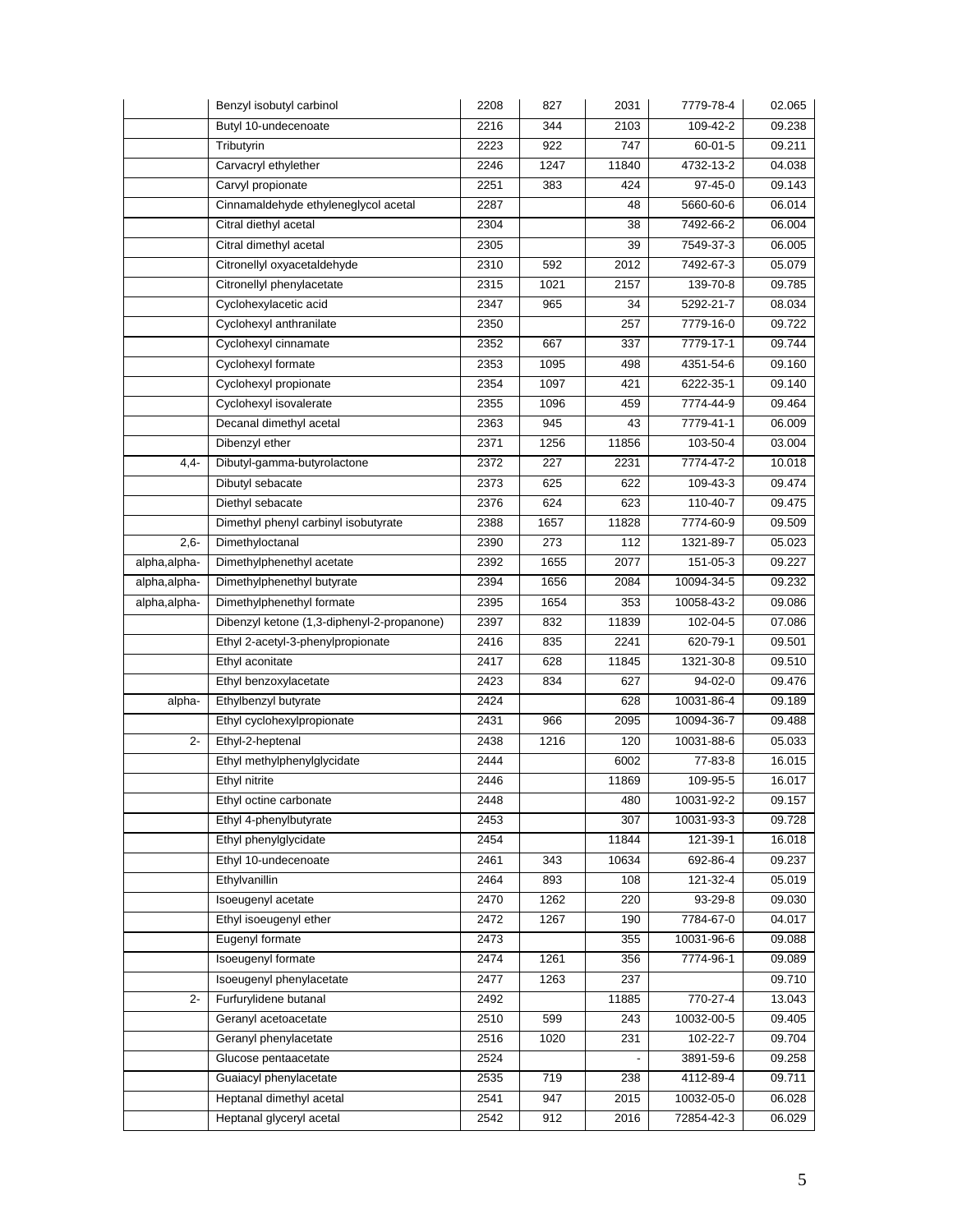|         | Heptyl cinnamate                                   | 2551 | 666  | 2104  | 10032-08-3    | 09.782 |
|---------|----------------------------------------------------|------|------|-------|---------------|--------|
| $2 -$   | Hexylidene cyclopentanone                          | 2573 | 1106 | 167   | 17373-89-6    | 07.034 |
|         | Hydroxycitronellal                                 | 2583 | 611  | 100   | 107-75-5      | 05.012 |
|         | Hydroxycitronellal diethyl acetal                  | 2584 | 613  | 44    | 7779-94-4     | 06.010 |
|         | Hydroxycitronellal dimethyl acetal                 | 2585 | 612  | 45    | 141-92-4      | 06.011 |
|         | Linalyl anthranilate                               | 2637 |      | 256   | 7149-26-0     | 09.721 |
|         | Linalyl cinnamate                                  | 2641 | 668  | 329   | 78-37-5       | 09.736 |
| $1-(p-$ | Methoxyphenol)-1-penten-3-one                      | 2673 | 826  | 164   | 104-27-8      | 07.030 |
| $2 -$   | Methylallyl butyrate                               | 2678 | 1207 | 572   | 7149-29-3     | 09.177 |
| alpha-  | Methylbenzyl butyrate                              | 2686 | 803  | 2083  | 3460-44-4     | 09.231 |
| alpha-  | Methylbenzyl formate                               | 2688 | 800  | 574   | 7775-38-4     | 09.179 |
| alpha-  | Methylbenzyl propionate                            | 2689 | 802  | 425   | 120-45-6      | 09.144 |
|         | Methyl p-tert-butylphenylacetate                   | 2690 | 1025 | 577   | 3549-23-3     | 09.758 |
| $6-$    | Methylcoumarin                                     | 2699 | 1172 | 579   | $92 - 48 - 8$ | 13.012 |
| alpha-  | Methyl ionone                                      | 2711 | 398  | 143   | 127-42-4      | 07.009 |
| beta-   | Methyl ionone                                      | 2712 | 399  | 144   | 127-43-5      | 07.010 |
| delta-  | Methyl ionone                                      | 2713 | 400  | 11852 | 7784-98-7     | 07.088 |
| alpha-  | Isomethylionone                                    | 2714 | 404  | 169   | 127-51-5      | 07.036 |
|         | Methyl beta-naphthyl ketone                        | 2723 | 811  | 147   | 93-08-3       | 07.013 |
|         | Methyl octine carbonate (methyl 2-                 | 2726 |      | 479   | 111-80-8      | 09.156 |
| $2-$    | nonynoate)<br>Methyloctanal                        | 2727 | 270  | 113   | 7786-29-0     | 05.024 |
|         | Methyl heptine carbonate (methyl 2-                | 2729 |      | 481   | 111-12-6      | 09.158 |
|         | octynoate)                                         |      |      |       |               |        |
| $2 -$   | Phenyl-1-propanol                                  | 2732 |      | 2257  | 1123-85-9     | 02.073 |
|         | Benzylidene methyl acetone                         | 2734 | 821  | 161   | 1901-26-4     | 07.027 |
|         | Dimethyl phenylethyl carbinyl acetate              | 2735 |      | 219   | 103-07-1      | 09.029 |
|         | Dimethyl phenylethyl carbinyl isobutyrate          | 2736 |      | 2086  | 10031-71-7    | 09.484 |
| $2 -$   | Methyl-4-phenylbutanal                             | 2737 |      | 134   | 40654-82-8    | 05.046 |
| 3-      | Methyl-2-phenylbutanal                             | 2738 |      | 135   | 2439-44-3     | 05.097 |
|         | Methyl 4-phenylbutyrate                            | 2739 |      | 308   | 2046-17-5     | 09.729 |
|         | Benzyl isobutyl ketone                             | 2740 | 828  | 159   | 5349-62-2     | 07.025 |
|         | Cyclamen aldehyde                                  | 2743 |      | 133   | 103-95-7      | 05.045 |
| $2 -$   | Methyl-3-tolyl-propanal                            | 2748 |      | 587   | 41496-43-9    | 05.052 |
|         | Methyl 9-undecenoate                               | 2750 | 342  | 2101  | 5760-50-9     | 09.236 |
|         | Methyl decine carbonate (methyl 2-<br>undecynoate) | 2751 |      | 2111  | 10522-18-6    | 09.239 |
| beta-   | Naphthyl anthranilate                              | 2767 |      | 11862 | 63449-68-3    | 09.801 |
| beta-   | Naphthyl ethyl ether                               | 2768 | 1258 | 2058  | 93-18-5       | 04.033 |
|         | Nonanediol acetate                                 | 2783 | 605  | 2075  | 1322-17-4     | 09.225 |
|         | Octanal dimethyl acetal                            | 2798 | 942  | 42    | 10022-28-3    | 06.008 |
| 3-      | Octanon-1-ol                                       | 2804 | 604  | 592   | 7786-52-9     | 07.039 |
|         | Octyl formate                                      | 2809 | 122  | 342   | 112-32-3      | 09.075 |
|         | Octyl heptanoate                                   | 2810 | 171  | 366   | 5132-75-2     | 09.094 |
|         | Octyl phenylacetate                                | 2812 | 1017 | 230   | 122-45-2      | 09.703 |
|         | Allyl acetic acid (pentenoic acid)                 | 2843 | 314  | 2004  | 591-80-0      | 08.048 |
|         | Phenethyl anthranilate                             | 2859 | 1543 | 258   | 133-18-6      | 09.723 |
|         | Phenethyl 2-furoate                                | 2865 |      | 362   | 7149-32-8     | 13.006 |
|         | Phenoxyethyl isobutyrate                           | 2873 | 1028 | 2089  | 103-60-6      | 09.487 |
|         | Phenylacetaldehyde 2,3-butylene-glycol             | 2875 | 1005 | 669   | 5468-06-4     | 06.027 |
|         | acetal<br>Phenylacetaldehyde glyceral acetal       | 2877 | 1004 | 41    | 29895-73-6    | 06.007 |
|         | Phenylethyl methyl ethyl carbinol                  | 2883 | 1649 | 86    | 10415-87-9    | 02.037 |
| $2 -$   | Phenylpropanal dimethyl acetal                     | 2888 |      | 2017  | 90-87-9       | 06.030 |
|         |                                                    |      |      |       |               |        |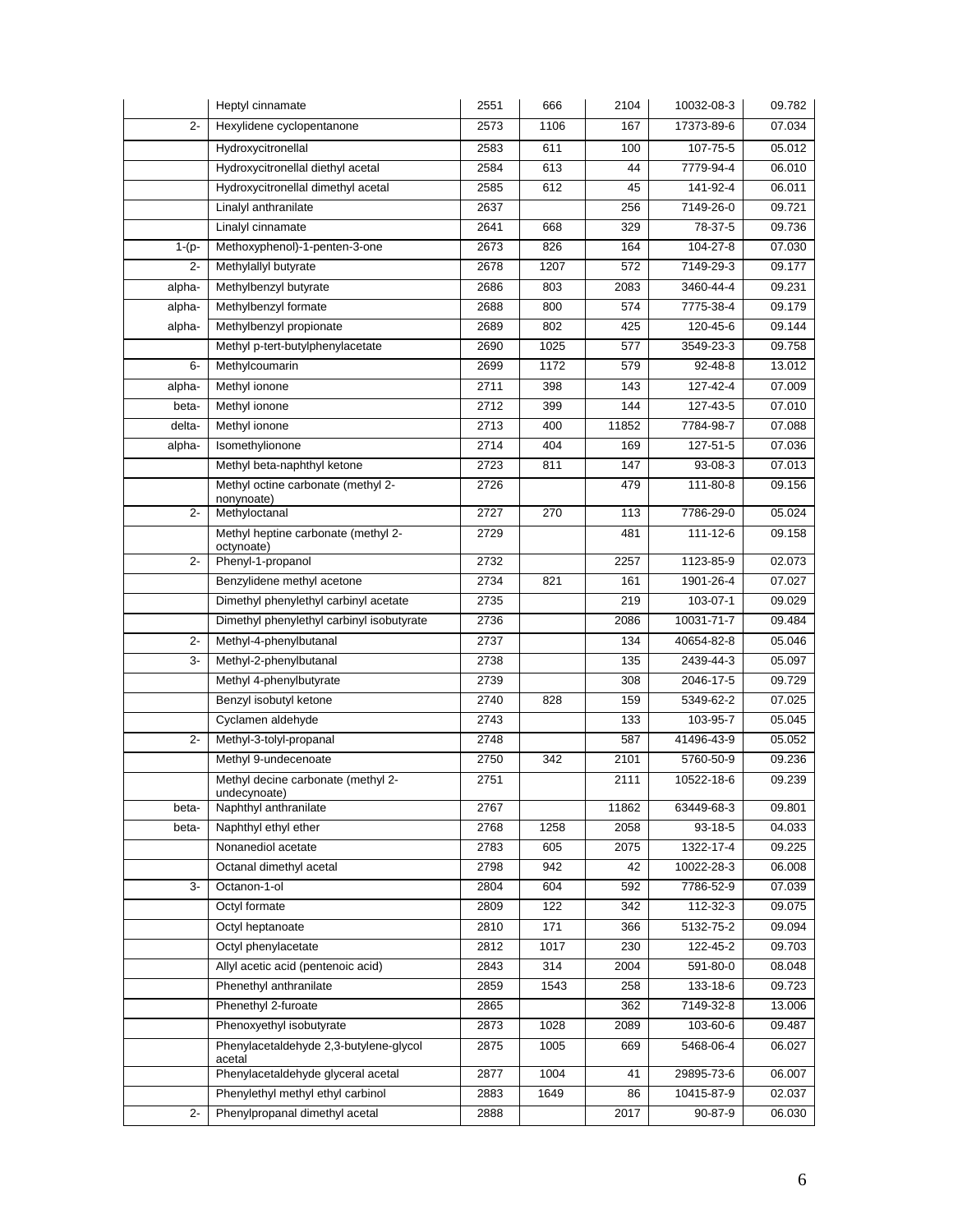| $2 -$   | Phenylpropyl butyrate                 | 2891 |      | 285   | 80866-83-7     | 09.057 |
|---------|---------------------------------------|------|------|-------|----------------|--------|
| $2-$    | Phenylpropyl isobutyrate              | 2892 |      | 2087  | 65813-53-8     | 09.485 |
| 3-      | Phenylpropyl formate                  | 2895 | 637  | 351   | 104-64-3       | 09.084 |
| 3-      | Phenylpropyl propionate               | 2897 | 639  | 419   | 122-74-7       | 09.138 |
| $2-(3-$ | Phenylpropyl)tetrahydrofuran          | 2898 |      | 489   | 3208-40-0      | 13.007 |
| 3-      | Phenylpropyl isovalerate              | 2899 | 641  | 462   | 5452-07-3      | 09.467 |
|         | Piperonyl isobutyrate                 | 2913 | 895  | 305   | 5461-08-5      | 09.430 |
|         | Propenylguaethol                      | 2922 | 1264 | 170   | 94-86-0        | 04.002 |
|         | Isopropyl cinnamate                   | 2939 | 661  | 325   | 7780-06-5      | 09.732 |
|         | Propyl furylacrylate                  | 2945 |      | 11842 | 623-22-3       | 13.047 |
|         | Propyl 2-furoate                      | 2946 | 747  | 359   | 615-10-1       | 13.003 |
|         | Benzyl propyl carbinol                | 2953 | 825  | 83    | 705-73-7       | 02.034 |
| p-      | Isopropyl phenylacetaldehyde          | 2954 | 1024 | 132   | 4395-92-0      | 05.044 |
|         | Isopropyl phenylacetate               | 2956 | 1011 | 2158  | 4861-85-2      | 09.786 |
| $3-(p-$ | Isopropyl)-phenyl propanal            | 2957 | 680  | 2261  | 7775-00-0      | 05.094 |
|         | Rhodinyl acetate                      | 2981 | 60   | 223   | $141 - 11 - 7$ | 09.033 |
|         | Rhodinyl phenylacetate                | 2985 | 1018 | 2163  | 10482-14-3     | 09.791 |
|         | Santalyl acetate                      | 3007 | 985  | 224   | 1323-00-8      | 09.034 |
|         | Santalyl phenylacetate                | 3008 | 1022 | 239   | 1323-75-7      | 09.712 |
| alpha-  | Terpinyl anthranilate                 | 3048 |      | 259   | 14481-52-8     | 09.724 |
|         | Terpinyl cinnamate                    | 3051 | 669  | 330   | 10024-56-3     | 09.737 |
|         | Terpinyl isovalerate                  | 3054 | 372  | 456   | 1142-85-4      | 09.461 |
|         | Tetrahydrofurfuryl acetate            | 3055 |      | 2069  | 637-64-9       | 13.166 |
|         | Tetrahydrofurfuryl butyrate           | 3057 |      | 11841 | 637-65-0       | 13.048 |
|         | Tetrahydrofurfuryl propionate         | 3058 |      | 11843 | 2217-33-6      | 13.049 |
|         | Tetrahydro-pseudo-ionone              | 3059 | 1121 | 2053  | 4433-36-7      | 07.069 |
|         | Tetrahydrolinalool                    | 3060 | 357  | 77    | 78-69-3        | 02.028 |
|         | Tetramethyl ethylcyclohexenone        | 3061 | 1111 | 168   | 17369-60-7     | 07.035 |
| $2 -$   | Thienylmercaptan                      | 3062 | 1052 | 478   | 7774-74-5      | 15.001 |
|         | Tolualdehyde glyceryl acetal          | 3067 | 867  | 46    | 1333-09-1      | 06.012 |
| $O-$    | Tolyl acetate                         | 3072 | 698  | 2078  | 533-18-6       | 09.228 |
| p-      | Methylbenzyl acetone                  | 3074 | 817  | 160   | 7774-79-0      | 07.026 |
| p-      | Tolyl isobutyrate                     | 3075 | 701  | 304   | 103-93-5       | 09.429 |
| p-      | <b>Tolyl laurate</b>                  | 3076 | 704  | 378   | 10024-57-4     | 09.102 |
| p-      | Tolyl phenylacetate                   | 3077 | 705  | 236   | 101-94-0       | 09.709 |
|         | Tributyl acetylcitrate                | 3080 | 630  |       | 77-90-7        | 09.511 |
|         | Acetyl nonanoyl (2,3-undecadione)     | 3090 | 417  | 155   | 7493-59-6      | 07.021 |
| $10-$   | Undecen-1-yl acetate                  | 3096 | 136  | 2062  | 112-19-6       | 09.214 |
|         | Acetaldehyde butyl phenetyl acetal    | 3125 | 1001 | 10007 | 64577-91-9     | 06.036 |
| $2 -$   | Benzofurancarboxaldehyde              | 3128 | 751  | 2247  | 4265-16-1      | 13.031 |
| $2,4-$  | Dimethyl-2-pentenoic acid             | 3143 | 1211 | 744   | 21016-46-6     | 08.044 |
|         | Ethyl cresoxyacetate                  | 3157 | 1027 | 2243  | 67028-40-4     | 09.797 |
|         | Furanmethanethiol formate             | 3158 | 1073 | 11770 | 59020-90-5     | 13.051 |
|         | Furfuryl isopropyl sulfide            | 3161 | 1077 | 2248  | 1883-78-9      | 13.032 |
| $2 -$   | Mercaptopropionic acid                | 3180 | 551  | 11790 | 79-42-5        | 12.039 |
| alpha-  | Methyl-p-methoxy-cinnamaldehyde       | 3182 | 689  | 584   | 65405-67-6     | 05.051 |
| 5 or 6- | Methoxy-3-methyl-pyrazine             | 3183 | 788  | 2266  | 68378-13-2     | 14.025 |
| 4-      | Methylbiphenyl                        | 3186 |      | 2292  | 644-08-6       | 01.011 |
| $2-$    | Methyl-3,5 or 6-furfurylthio-pyrazine | 3189 | 1082 | 2287  | 65530-53-2     | 13.151 |
| $2-$    | Methyl-5-methoxythiazole              | 3192 | 1057 | 736   | 38205-64-0     | 15.002 |
| $1 -$   | Phenyl-2-propyl butyrate              | 3197 | 814  | 2276  | 68922-11-2     | 09.249 |
| $4-$    | Methyl-5-thiazoleethanolacetate       | 3205 | 1054 | 11620 | 656-53-1       | 15.015 |
|         |                                       |      |      |       |                |        |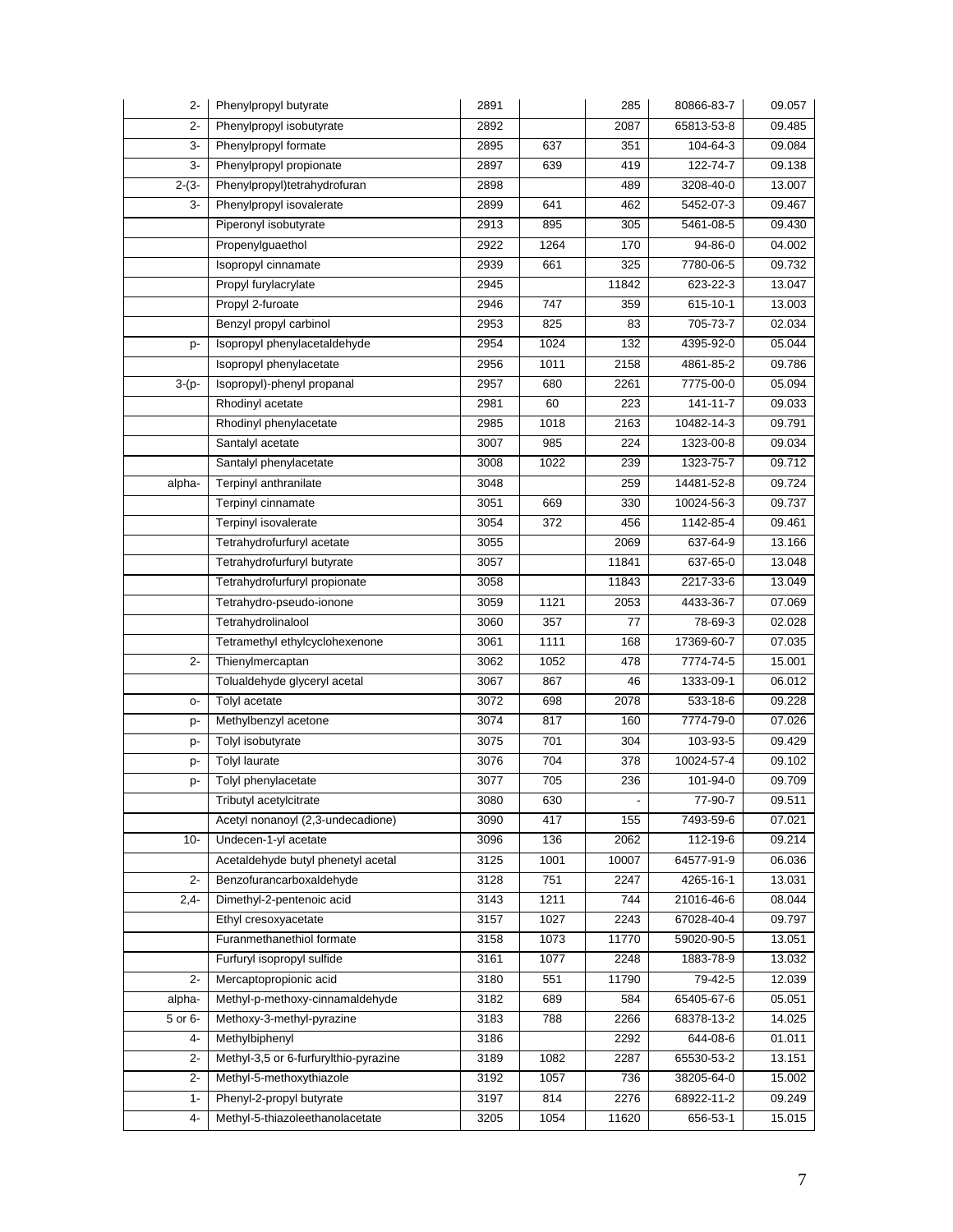| $2 -$        | Methyl-3,5 or 6-methylthio-pyrazine                                                  | 3208 | 797  | 2290  | 67952-65-2                             | 14.035 |
|--------------|--------------------------------------------------------------------------------------|------|------|-------|----------------------------------------|--------|
|              | Diphenyl disulfide                                                                   | 3225 | 578  | 11757 | 882-33-7                               | 12.043 |
|              | Pyrazine ethanethiol                                                                 | 3230 | 795  | 2285  | 35250-53-4                             | 14.031 |
|              | Pyrazinyl methyl sufide                                                              | 3231 | 796  | 2288  | 21948-70-9                             | 14.034 |
| $2 -$        | Pyridine methanethiole                                                               | 3232 |      | 2279  | 2044-73-7                              | 14.030 |
|              | Bis-(2-methyl-3-furyl)tetrasulfide                                                   | 3260 | 1068 | 724   | 28588-76-3                             | 13.017 |
| 2-sec-       | Butylcyclohexanone                                                                   | 3261 | 1109 | 11044 | 14765-30-1                             | 07.095 |
|              | Cyclopentanethiol                                                                    | 3262 | 516  | 2321  | 1679-07-8                              | 12.029 |
| $2,4-$       | Dimethyl-5-acetylthiazole                                                            | 3267 | 1055 | 2336  | 38205-60-6                             | 15.011 |
| $spiro(2,4-$ | Dithia-1-methyl-8-oxabicyclo-(3.3.0)octane-<br>3,3'-(1'-oxa-2'-methyl)-cyclopentane) | 3270 | 1296 | 2325  | 38325-25-6                             | 15.007 |
|              | Ethyl 2,4-dioxohexanoate                                                             | 3278 | 603  | 11903 | 13246-52-1                             | 09.514 |
| 5 or 6-      | Methoxy-3-ethyl-pyrazine                                                             | 3280 | 789  | 11329 | 68739-00-4                             | 14.051 |
|              | Glyceryl tripropanoate                                                               | 3286 | 921  | 10657 | 139-45-7                               | 09.263 |
| $3-($        | Hydroxymethyl)-2-octanone                                                            | 3292 |      | 11113 | $\overline{59191} - \overline{78} - 5$ | 07.097 |
|              | Pyrazine methanethiol                                                                | 3299 | 794  | 11502 | 59021-02-2                             | 14.053 |
| $3-(5-$      | Methyl-2-furyl)butanal                                                               | 3307 |      | 10355 | 31704-80-0                             | 13.058 |
| 3-           | Phenyl-4-pentenal                                                                    | 3318 | 679  | 10378 | 939-21-9                               | 05.103 |
|              | Tetrahydrofurfuryl cinnamate                                                         | 3320 |      | 11821 | 65505-25-1                             | 13.060 |
| $2,2-$       | Dithiodithiophene                                                                    | 3323 | 1053 | 2333  | 6911-51-9                              | 15.008 |
|              | Allyl thiopropionate                                                                 | 3329 | 490  | 11436 | 41280-22-8                             | 12.101 |
|              | Di-(butan-3-one-1-yl)sulfide                                                         | 3335 | 502  | 11441 | 40790-04-3                             | 12.052 |
| $5,7-$       | Dihydro-2-methylthieno (3,4-d)pyrimidine                                             | 3338 |      | 720   | 36267-71-7                             | 14.014 |
| $3,7-$       | Dimethyl-2,6-octadienyl 2-ethylbutyrate                                              | 3339 | 78   | 11667 | 73019-14-4                             | 09.515 |
| $2 -$        | Ethoxythiazole                                                                       | 3340 | 1056 | 11611 | 15679-19-3                             | 15.021 |
|              | Ethyl 2-ethyl-3-phenylpropanoate                                                     | 3341 |      | 10587 | 2983-36-0                              | 09.802 |
| $2 -$        | Ethylthiophenol                                                                      | 3345 | 529  | 11666 | 4500-58-7                              | 12.054 |
|              | Furfuryl thiopropionate                                                              | 3347 | 1075 | 11484 | 59020-85-8                             | 13.063 |
| 4-           | Heptenal diethyl acetal                                                              | 3349 | 949  | 10011 | 18492-65-4                             | 06.037 |
| 3-           | Heptyl-5-methyl-2(3H)-furanone                                                       | 3350 | 244  | 10953 | 40923-64-6                             | 10.026 |
| $4-$         | Mercapto-2-butanone (2-keto-4-butanethiol)                                           | 3357 | 559  | 11498 | 34619-12-0                             | 12.055 |
| $5-$         | Methyl-5-hexen-2-one                                                                 | 3365 | 1119 | 11150 | 3240-09-3                              | 07.100 |
| $3-(2-$      | Methylpropyl)pyridine                                                                | 3371 |      | 11396 | 14159-61-6                             | 14.059 |
| 4-(          | Methylthio)-4-methyl-2-pentanone                                                     | 3376 | 500  | 11551 | 23550-40-5                             | 12.058 |
| $2,6-$       | Nonadienal diethyl acetal                                                            | 3378 | 946  | 660   | 67674-36-6                             | 06.025 |
| 3-           | Oxobutanal dimethyl acetal                                                           | 3381 | 593  | 10029 | 5436-21-5                              | 06.038 |
|              | Phenylacetaldehyde diisobutyl acetal                                                 | 3384 | 1006 | 595   | 68345-22-2                             | 06.024 |
| p-           | Tolyl 3-methylbutyrate                                                               | 3387 | 702  | 10545 | 55066-56-3                             | 09.518 |
| 3-           | Acetyl-2,5-dimethylfuran                                                             | 3391 |      | 10921 | 10599-70-9                             | 13.066 |
| 2-           | Butyl-2-butenal                                                                      | 3392 | 1214 | 10324 | 25409-08-9                             | 05.105 |
|              | Furfuryl octanoate                                                                   | 3396 | 742  | 10645 | 39252-03-4                             | 13.067 |
|              | Methyl 4-(methylthio)butyrate                                                        | 3412 | 474  | 11526 | 53053-51-3                             | 12.060 |
| 4-(          | Methylthio)butanal                                                                   | 3414 | 468  | 11542 | 42919-64-2                             | 12.061 |
|              | Pentyl 2-furyl ketone                                                                | 3418 |      | 11180 | 14360-50-0                             | 13.070 |
|              | Propyleneglycol dibenzoate                                                           | 3419 | 862  | 10890 | 19224-26-1                             | 09.803 |
|              | Dehydrodihydroionol                                                                  | 3446 | 397  | 10195 | 57069-86-0                             | 02.092 |
|              | Dehydrodihydroionone                                                                 | 3447 | 396  | 11057 | 20483-36-7                             | 07.115 |
|              | Dicyclohexyl disulfide                                                               | 3448 | 575  | 2320  | 2550-40-5                              | 12.028 |
| $2,5-$       | Dimethyl-2,5-dihydroxy-1,4-dithiane                                                  | 3450 | 562  | 2322  | 55704-78-4                             | 15.006 |
| $2,5-$       | Dimethyl-3-furanthiol                                                                | 3451 | 1063 | 11457 | 55764-23-3                             | 13.071 |
| N-           | Ethyl-2-isopropyl-5-methyl-cyclohexane<br>carboxamide                                | 3455 |      | 2298  | 39711-79-0                             | 16.013 |
|              | Ethyl 2-methyl-3-pentenoate                                                          | 3456 | 350  | 10612 | 1617-23-8                              | 09.524 |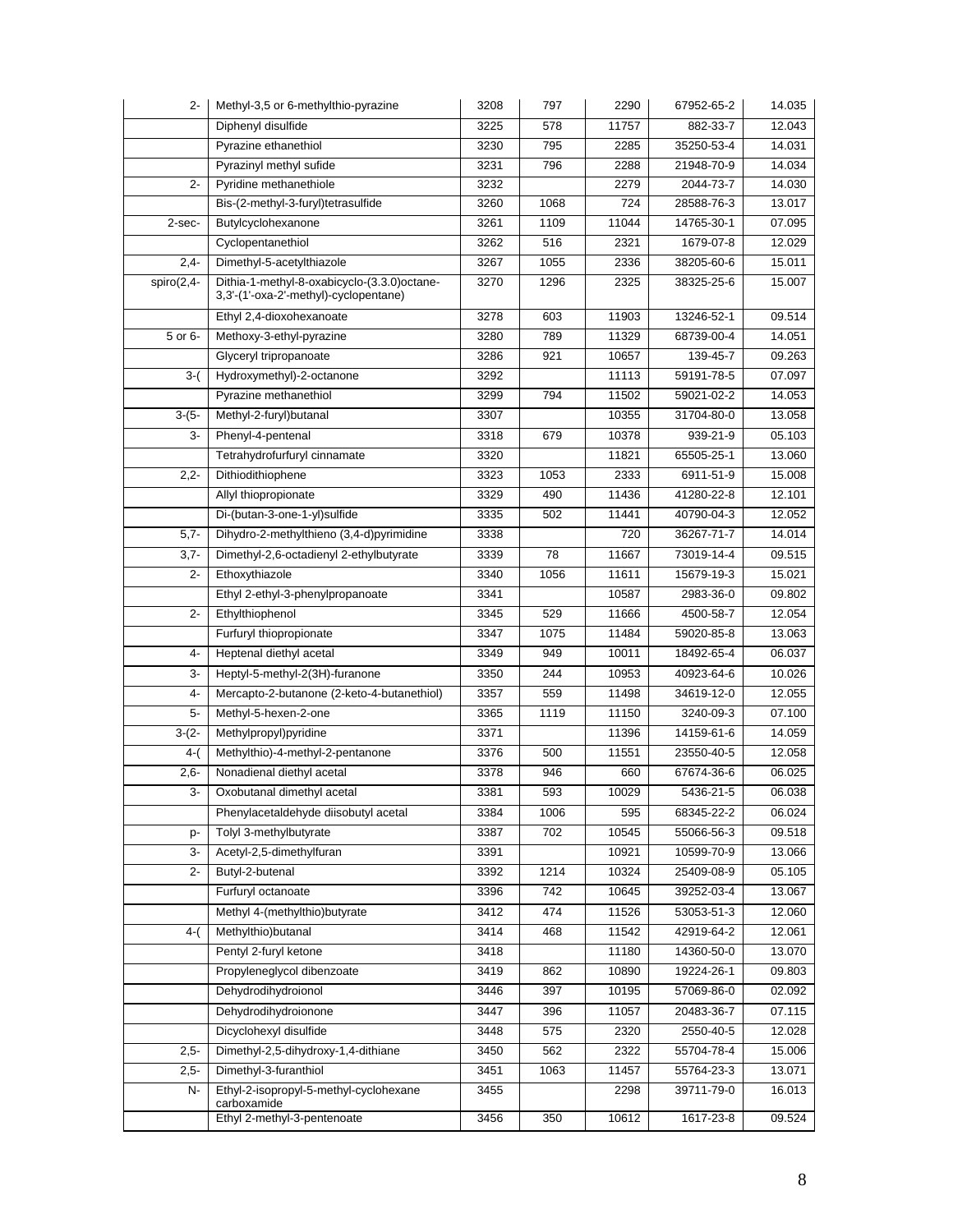|            | Maltyl isobutyrate                                   | 3462 |      | 10739 | 65416-14-0 | 09.525 |
|------------|------------------------------------------------------|------|------|-------|------------|--------|
| $2 -$      | Phenyl-3-carbethoxy furan                            | 3468 | 752  | 2309  | 50626-02-3 | 13.038 |
|            | Thiogeraniol                                         | 3472 | 524  | 11583 | 39067-80-6 | 12.064 |
|            | Bis-(2,5-dimethyl-3-furyl)disulfide                  | 3476 | 1067 | 722   | 28588-73-0 | 13.015 |
| $2,3-$     | Butanedithiol                                        | 3477 | 539  | 725   | 4532-64-3  | 12.022 |
| $2,5-$     | Dimethyl-3-thiofuroylfuran                           | 3481 | 1071 | 2323  | 65505-16-0 | 13.040 |
| $2,5-$     | Dimethyl-3-thioisovalerylfuran                       | 3482 | 1070 | 2324  | 55764-28-8 | 13.041 |
| o-(        | Ethoxymethyl)phenol                                  | 3485 | 714  | 11905 | 20920-83-6 | 04.045 |
|            | Ethylmaltol                                          | 3487 |      | 692   | 4940-11-8  | 07.047 |
|            | Ethyl 2-methyl-4-pentenoate                          | 3489 | 351  | 10613 | 53399-81-8 | 09.527 |
| $2 -$      | Ethyl-1,3,3-trimethyl-2-norbornanol                  | 3491 | 440  | 10208 | 18368-91-7 | 02.095 |
| trans-3-   | Heptenyl acetate                                     | 3493 | 135  | 10662 | 1576-77-8  | 09.275 |
| trans-3-   | Heptenyl isobutyrate                                 | 3494 | 191  | 10663 | 99999-26-7 | 09.528 |
|            | Linalyl phenylacetate                                | 3501 | 1019 | 655   | 7143-69-3  | 09.772 |
| 3-         | Mercapto-2-butanol                                   | 3502 | 546  | 760   | 37887-04-0 | 12.024 |
| 2,3 or 10- | Mercaptopinane                                       | 3503 | 520  | 2332  | 23832-18-0 | 12.035 |
| $3-(2-$    | Mercapto-1-methylpropyl)thio)-2-butanol              | 3509 | 547  | 2353  | 54957-02-7 | 12.036 |
| $2 -$      | Methyl-4-pentenoic acid                              | 3511 | 355  | 10148 | 1575-74-2  | 08.059 |
| $1,9-$     | Nonanedithiol                                        | 3513 | 542  | 11558 | 3489-28-9  | 12.069 |
| $1,8-$     | Octanedithiol                                        | 3514 | 541  | 2331  | 1191-62-4  | 12.034 |
|            | Octyl 2-furoate                                      | 3518 | 750  | 10864 | 39251-88-2 | 13.073 |
| $2 -$      | Phenyl-4-pentenal                                    | 3519 |      | 10377 | 24401-36-3 | 05.115 |
| $1,2-$     | Propanedithiol                                       | 3520 | 536  | 11564 | 814-67-5   | 12.070 |
| о-         | Propylphenol                                         | 3522 | 695  | 11908 | 644-35-9   | 04.046 |
| $3,5,5$ -  | Trimethylhexanal                                     | 3524 | 269  | 10384 | 5435-64-3  | 05.116 |
| $1,2-$     | Butanedithiol                                        | 3528 | 537  | 11909 | 16128-68-0 | 12.072 |
| $1,3-$     | Butanedithiol                                        | 3529 | 538  | 11910 | 24330-52-7 | 12.073 |
|            | Cyclohexanecarboxylic acid                           | 3531 | 961  | 11911 | 98-89-5    | 08.060 |
| $1,2-$     | Di((1'-ethoxy)-ethoxy)propane                        | 3534 | 927  |       | 67715-79-1 | 06.039 |
| $2,6-$     | Dimethyl-3-((2-methyl-3-furyl)thio)-4-<br>heptanone  | 3538 | 1086 | 11915 | 61295-51-0 | 13.075 |
|            | Ethyleneglycol tridecanedioic acid cyclic<br>diester | 3543 | 626  | 10571 | 105-95-3   | 09.533 |
|            | Isoamyl acetoacetate                                 | 3551 | 598  | 227   | 2308-18-1  | 09.401 |
|            | Isojasmone                                           | 3552 | 1115 | 167   | 11050-62-7 | 07.033 |
| p-         | Menthanol-2                                          | 3562 | 376  | 2228  | 499-69-4   | 02.071 |
| $2 -$      | Methyl-3,5 or 6-ethoxy-pyrazine                      | 3569 | 793  | 11921 | 32737-14-7 | 14.067 |
| $3-(2-$    | Methyl-3-furyl)-thio)-4-heptanone                    | 3570 | 1085 | 11922 | 61295-41-8 | 13.077 |
| $4-(2-$    | Methyl-3-furyl)-thio)-5-nonanone                     | 3571 | 1087 | 11923 | 61295-50-9 | 13.078 |
| 3-         | Methyl-5-propyl-2-cyclohexene-1-one                  | 3577 | 1113 |       | 3720-16-9  | 07.129 |
| $1,4-$     | Nonanediol diacetate                                 | 3579 | 609  | 11927 | 67715-81-5 | 09.280 |
| $2-$       | Phenyl-3-(2-furyl)-prop-2-enal                       | 3586 |      | 11928 | 57568-60-2 | 13.137 |
| $1, 2, 3-$ | Tris((1'-ethoxy)-ethoxy)-propane                     | 3593 | 913  | 11930 | 67715-82-6 | 06.040 |
| 3-         | Octen-2-ol                                           | 3602 | 1140 |       | 76649-14-4 | 02.102 |
|            | Propyl 2-methyl-3-furyl disulfide                    | 3607 | 1065 |       | 61197-09-9 | 13.082 |
| epsilon-   | Dodecalactone                                        | 3610 | 242  |       | 16429-21-3 | 10.028 |
| epsilon-   | Decalactone                                          | 3613 | 241  |       | 5579-78-2  | 10.029 |
| 5-         | Phenyl-pentanol                                      | 3618 | 675  | 674   | 10521-91-2 | 02.051 |
| $2-(2-$    | Butyl)-4,5-dimethyl-3-thiazoline                     | 3619 | 1059 |       | 65894-82-8 | 15.029 |
| $4,5-$     | Dimethyl-2-ethyl-3-thiazoline                        | 3620 | 1058 |       | 76788-46-0 | 15.030 |
| delta-     | Damascone                                            | 3622 | 386  |       | 41436-42-4 | 07.130 |
| $2 -$      | Methyl-4-phenyl-2-butanol                            | 3629 |      | 10281 | 103-05-9   | 02.108 |
| 4-         | Methyl-2-pentyl-1,3-dioxolan                         | 3630 | 928  |       | 1599-49-1  | 06.094 |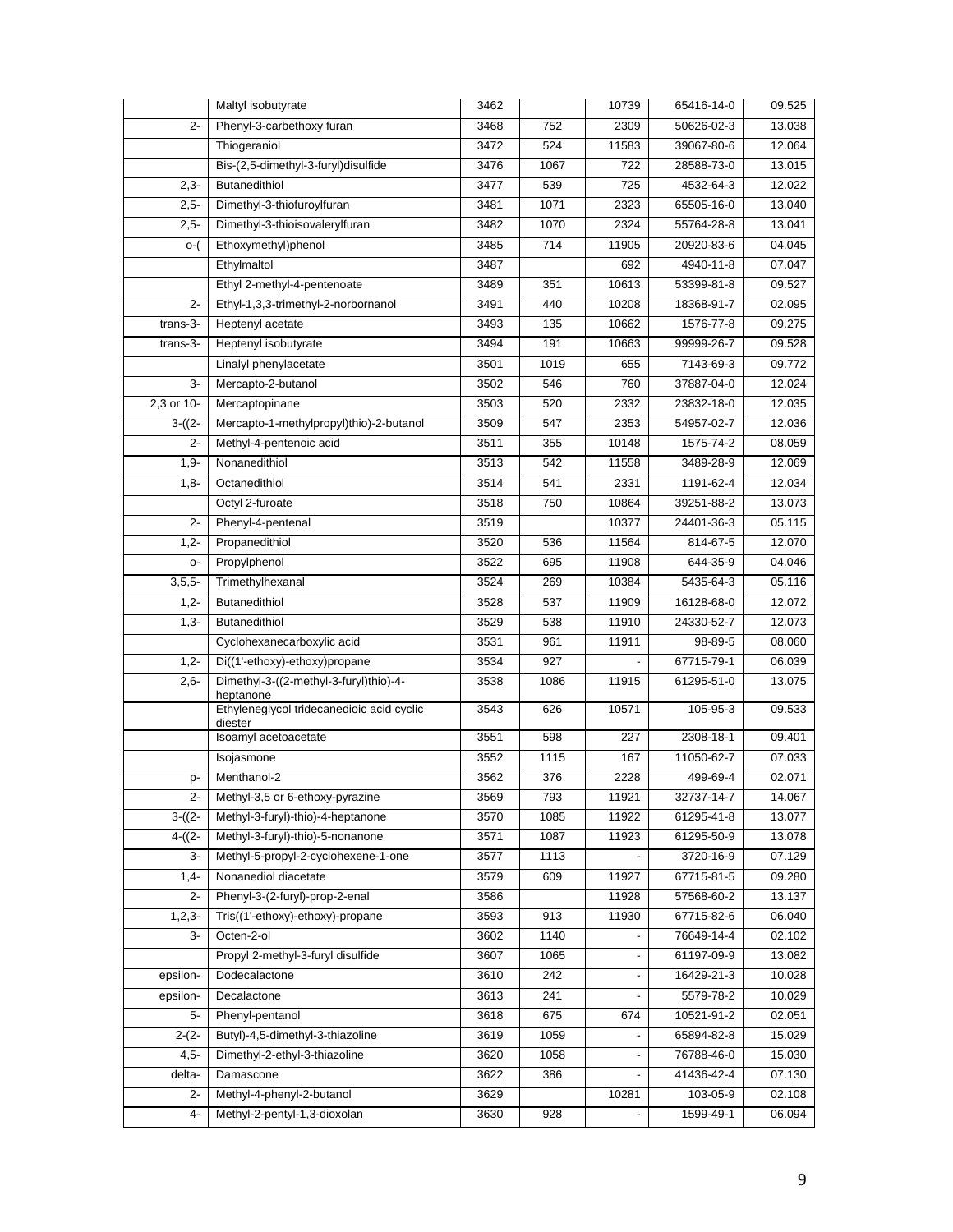|             | Cyclohexylmethyl pyrazine                  | 3631 | 783  |                          | 28217-92-7               | 14.069 |
|-------------|--------------------------------------------|------|------|--------------------------|--------------------------|--------|
| $2 -$       | Methyl-3-thioacetoxy-4,5-dihydrofuran      | 3636 | 1089 |                          | 26486-14-6               | 13.086 |
| p-          | Methylcinnamaldehyde                       | 3640 | 682  | 10352                    | 1504-75-2                | 05.122 |
| $4-(p-$     | Acetoxyphenyl)-2-butanone                  | 3652 | 731  |                          | 3572-06-3                | 09.288 |
| 4-          | Acetyl-6-t-butyl-1,1-dimethylindane        | 3653 | 812  |                          | 13171-00-1               | 07.133 |
| $2,6-$      | Dimethyl-6-hepten-1-ol                     | 3663 | 348  |                          | 36806-46-9               | 02.110 |
|             | Ethyl 3-(furfurylthio)propionate           | 3674 | 1088 | $\blacksquare$           | 94278-27-0               | 13.093 |
| $1 -$       | Ethylhexyl tiglate                         | 3676 | 448  |                          | 94133-92-3               | 09.539 |
|             | Ethyl 2-methyl-3,4-pentadienoate           | 3678 |      |                          | 60523-21-9               | 09.540 |
|             | Ethyl 4-(methylthio)-butyrate              | 3681 | 477  |                          | 22014-48-8               | 12.084 |
|             | Ethyl 3-oxohexanoate                       | 3683 | 602  |                          | 3249-68-1                | 09.542 |
|             | Glyceryl 5-hydroxydecanoate                | 3685 | 923  | 10648                    | 26446-31-1               | 09.543 |
|             | Glyceryl 5-hydroxydodecanoate              | 3686 | 924  | 10649                    | 26446-32-2               | 09.544 |
|             | Hexyl 2-methyl-3(4)-pentenoate             | 3693 | 352  |                          | 58625-95-9               | 09.546 |
|             | Hydroquinone monoethyl ether               | 3695 | 720  | 2258                     | 622-62-8                 | 04.037 |
|             | Benzyl isoeugenyl ether                    | 3698 | 1268 | 522                      | 120-11-6                 | 04.018 |
|             | Methyl 1-acetoxycyclohexyl ketone          | 3701 |      |                          | 52789-73-8               | 09.293 |
|             | Methyl 2-oxo-3-methylpentanoate            | 3713 | 591  |                          | 3682-42-6                | 09.550 |
| $7-$        | Methyl-4,4a,5,6-tetrahydro-2(3H)-          | 3715 |      |                          | 34545-88-5               | 07.136 |
|             | naphthalenone<br>Benzylidene methional     | 3717 | 505  |                          | 65887-08-3               | 12.087 |
| beta-       | Naphthyl isobutyl ether                    | 3719 | 259  | 11886                    | 2173-57-1                | 04.054 |
| 2-          | Pentyl-1-buten-3-one                       | 3725 | 1149 |                          | 63759-55-7               | 07.138 |
| $1 -$       | Phenyl-3 or 5-propylpyrazole               | 3727 |      |                          |                          | 14.029 |
|             | Tetrahydrocuminic acid                     | 3731 | 976  | 2277                     | 65504-93-0<br>71298-42-5 | 08.067 |
| $1,2,5,6$ - |                                            |      |      |                          |                          |        |
| p-          | Tolyl octanoate                            | 3733 | 703  |                          | 59558-23-5               | 09.301 |
| о-          | Tolyl salicylate                           | 3734 | 907  |                          | 617-01-6                 | 09.807 |
|             | Anisyl phenylacetate                       | 3740 | 876  | 233                      | 102-17-0                 | 09.706 |
| 5-and 6-    | Decenoic acid                              | 3742 | 327  |                          | 72881-27-7               | 08.068 |
| $2-(3-$     | Phenylpropyl)pyridine                      | 3751 |      |                          | 2110-18-1                | 14.072 |
|             | Potassium 2-(1'-ethoxy)ethoxypropanoate    | 3752 | 933  |                          | 99999-00-3               | 16.039 |
| о-          | Tolyl isobutyrate                          | 3753 | 700  | 681                      | 36438-54-7<br>74367-97-8 | 09.480 |
|             | Ethyl methyl-p-tolylglycidate              | 3757 |      | 11707                    |                          | 16.040 |
| 5-          | Hydroxy-8-undecenoic acid deltalactone     | 3758 | 248  | 11198                    | 68959-28-4               | 10.035 |
| $1-(4-$     | Methoxyphenyl)-4-methyl-1-penten-3-one     | 3760 | 829  | 719                      | 103-13-9                 | 07.049 |
| 3-          | Oxodecanoic acid glyceride                 | 3767 | 914  | 10650                    | 91052-69-6               | 09.552 |
| 3-          | Oxododecanoic acid glyceride               | 3768 | 915  | 10651                    | 91052-70-9               | 09.553 |
| 3-          | Oxohexadecanoic acid glyceride             | 3769 | 917  | 10652                    | 91052-71-0               | 09.554 |
| 3-          | Oxohexanoic acid glyceride                 | 3770 | 910  | 10653                    | 91052-72-1               | 09.555 |
| 3-          | Oxooctanoic acid glyceride                 | 3771 | 911  | 10654                    | 91052-68-5               | 09.556 |
| 3-          | Oxotetradecanoic acid glyceride            | 3772 | 916  | 10655                    | 91052-73-2               | 09.557 |
| $3-(1-$     | Menthoxy)propane-1,2-diol                  | 3784 |      |                          | 87061-04-9               | 02.224 |
|             | Methylthio 2-(acetyloxy)propionate         | 3788 | 492  |                          | 74586-09-7               | 12.203 |
|             | Methylthio 2-(propionyloxy)propionate      | 3790 | 493  |                          | 999999-90-9              | 12.227 |
|             | Octahydrocoumarin                          | 3791 | 1166 |                          | 4430-31-3                | 13.161 |
|             | Vanillyl butyl ether                       | 3796 | 888  |                          | 82654-98-6               | 04.093 |
|             | Ethyl vanillin beta-D-glucopyranoside      | 3801 | 892  | $\overline{\phantom{a}}$ | 122397-96-0              | 16.075 |
| 2-iso-      | Propyl-N,2,3-trimethylbutyramide           | 3804 |      | 10459                    | 51115-67-4               | 16.053 |
|             | Menthol ethylene glycol carbonate          | 3805 | 443  | $\overline{\phantom{a}}$ | 156679-39-9              | 09.842 |
|             | Menthol 1-and 2-propylene glycol carbonate | 3806 | 444  |                          | 30304-82-6               | 09.843 |
|             | Menthone 1,2-glycerol ketal                | 3808 | 445  |                          | 63187-91-7               | 06.120 |
| 2           | Hexenyl pentanoate                         | 3935 |      |                          | 56922-74-8               |        |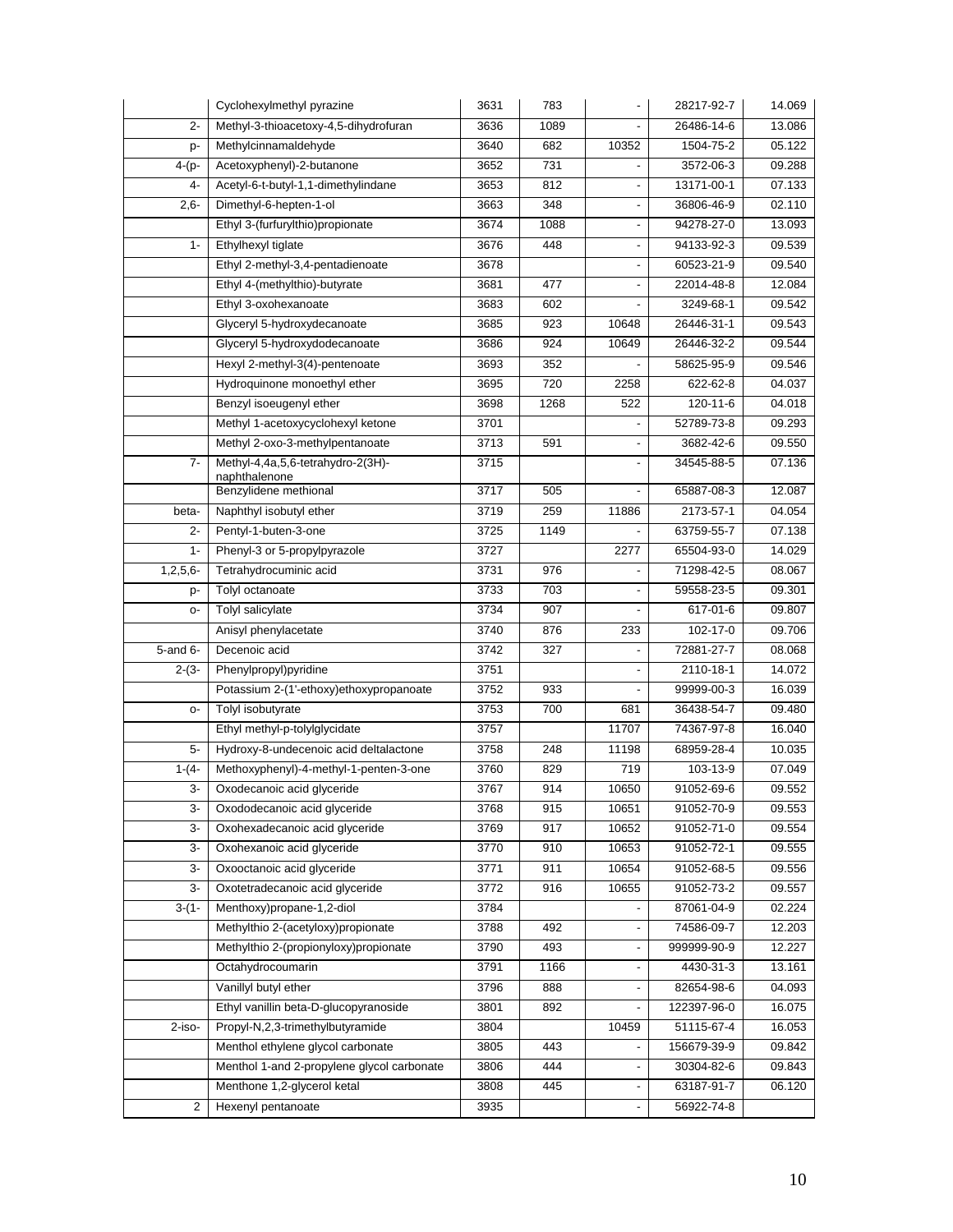| 4                                        | Methyl-7-decen-1,4- lactone              | 3937 | 1159 | $\blacksquare$           | 93257-19-3                | 10.061 |
|------------------------------------------|------------------------------------------|------|------|--------------------------|---------------------------|--------|
| $2 -$                                    | Methyl-4-oxopyran-3yl propionate         | 3941 |      |                          | 68555-63-5                |        |
| $2,6-$                                   | Nonadienyl acetate                       | 3952 | 1188 |                          |                           |        |
| $2,4-$                                   | Octadienol                               | 3956 | 1180 |                          | 18409-20-6                |        |
|                                          | Phenyl-2-hydroxybenzoate                 | 3960 | 736  | 11814                    | 118-55-8                  | 09.689 |
| $2,5-$                                   | Dimethyl-3-tetrahydrofuranthiol          | 3971 | 1091 |                          | 26486-21-5                | 13.193 |
| $2,5-$                                   | Dimethyl-3-tetrahydrofuryl ethanethioate | 3972 | 1092 |                          | 252736-39-3               | 13.194 |
|                                          | Ethyl 4-(acetylthio)butyrate             | 3974 | 1295 |                          | 104228-51-5               | 12.257 |
|                                          | Ethyl 5-(methylthio)pentanoate           | 3978 | 1298 | $\overline{\phantom{a}}$ | 233665-98-0               | 12.212 |
| $2 -$                                    | Hydroxy-5-methyl-3-hexanoate             | 3989 |      |                          | 163038-04-8               |        |
| $D,L$ -                                  | Menthol 1,2-propanediol carbonate        | 3992 |      |                          | 156324-82-2               | 09.920 |
| 3-                                       | Mercapto-2-methylbutanol-1               | 3993 | 1289 |                          | 227456-33-9               |        |
| $2 -$                                    | Mercapto-2-methylpentanol-1              | 3995 | 1290 |                          | 258823-39-1               | 12.241 |
|                                          | Nonan-3-yl acetate                       | 4007 | 1145 |                          | 60826-15-5                | 09.925 |
|                                          | Pentenyl acetate                         | 4011 | 1270 |                          | 1576-85-8                 | 09.917 |
|                                          |                                          |      |      |                          |                           |        |
|                                          | Sodium(4-methoxybenzoyloxy)acetate       | 4016 |      |                          | 10414-68-3<br>(free acid) |        |
|                                          |                                          |      |      |                          | 17114-82-8                |        |
|                                          |                                          |      |      |                          | (Na salt)                 |        |
| 6-                                       | Undecanone                               | 4022 | 1155 |                          | 927-49-1                  | 07.249 |
|                                          | Dihydroxyacetone                         | 4033 | 1716 | $\overline{a}$           | 96-26-4                   |        |
|                                          |                                          |      |      |                          | (monomer)                 |        |
| $O-$                                     | Ethyl S-(2-furylmethyl)thiocarbonate     | 4043 |      |                          | 376595-42-5               | 13.191 |
| $2 -$                                    | Hexyl-4,5-dimethyl-1,3-dioxolane         | 4048 | 1712 |                          | 6454-22-4                 | 06.089 |
| $1 -$                                    | Menthyl methylether                      | 4054 |      | $\overline{\phantom{a}}$ | 1565-76-0                 |        |
| $(+/-)-1-$                               | Acetoxy-1-ethoxyethane                   | 4069 | 1726 | $\blacksquare$           | 1608-72-6                 |        |
|                                          | Allyl valerate                           | 4074 |      |                          | 6321-45-5                 | 09.866 |
| $N-$                                     | Benzoylanthranilic acid                  | 4078 |      |                          | 579-93-1                  |        |
|                                          | Allyl thiohexanoate                      | 4076 | 1681 | $\blacksquare$           | 156420-69-8               |        |
|                                          | Citronellyl anthranilate                 | 4086 |      |                          | 68555-57-7                |        |
| N-                                       | Cyclopropyl-trans-2-cis-6-nonadienamide  | 4087 |      |                          | 608514-55-2               |        |
|                                          | Diisopentyl thiomalate                   | 4096 | 1672 | 11454                    | 68084-03-7                | 12.108 |
|                                          | Dimercaptomethane                        | 4097 | 1661 |                          | 6725-64-0                 | 12.243 |
| 3,5- and 3,6-                            | Dimethyl-2-isobutylpyrazine              | 4100 |      |                          | 38888-81-2                |        |
| $(+/-)$ -trans-                          | Dimethyl-3,7-nonadien-2-ol               | 4102 |      |                          | 67845-50-5                |        |
| and cis-4,8-<br>$(+/-)$ -trans-          | Dimethyl-3,7-nonadien-2-yl acetate       | 4103 |      |                          | 91418-25-6                |        |
| and cis-4,8-                             |                                          |      |      |                          |                           |        |
| $(+/-)$ -trans-<br>and cis-5-<br>$(2,2-$ | dimethylcyclopropyl)-3-methyl-2-pentenal | 4105 |      |                          | 877-60-1                  |        |
|                                          | Divanillin                               | 4107 |      |                          | 2092-49-1                 |        |
|                                          | Ethane-1,1-dithiol                       | 4111 | 1660 |                          | 69382-62-3                |        |
|                                          | Ethyl cis-3-hexenoate                    | 4112 | 1626 |                          | 64187-83-3                |        |
| N-                                       | Ethyl trans-2-cis-6-nonadienamide        | 4113 |      |                          | 608514-56-3               |        |
|                                          | Ethyl N-ethylanthranilate                | 4115 |      | 629                      | 38446-21-8                | 09.764 |
| $(+/-)-4-$                               | Ethyloctanal                             | 4117 |      |                          | 58475-04-0                |        |
|                                          | Eugenyl isovalerate                      | 4118 |      |                          | 61114-24-7                | 09.878 |
|                                          | Hept-2-en-1-yl isovalerate               | 4126 |      |                          | 253596-70-2               | 09.303 |
| cis-and                                  | Heptylcyclopropanecarboxylic acid        | 4130 |      |                          | 697290-77-0               |        |
| trans-2-                                 |                                          |      |      |                          | (trans)<br>697290-76-9    |        |
|                                          |                                          |      |      |                          | (cis)                     |        |
| $2,4-$                                   | Hexadienyl propionate                    | 4131 | 1781 |                          | 16491-25-1                |        |
|                                          |                                          |      |      |                          |                           |        |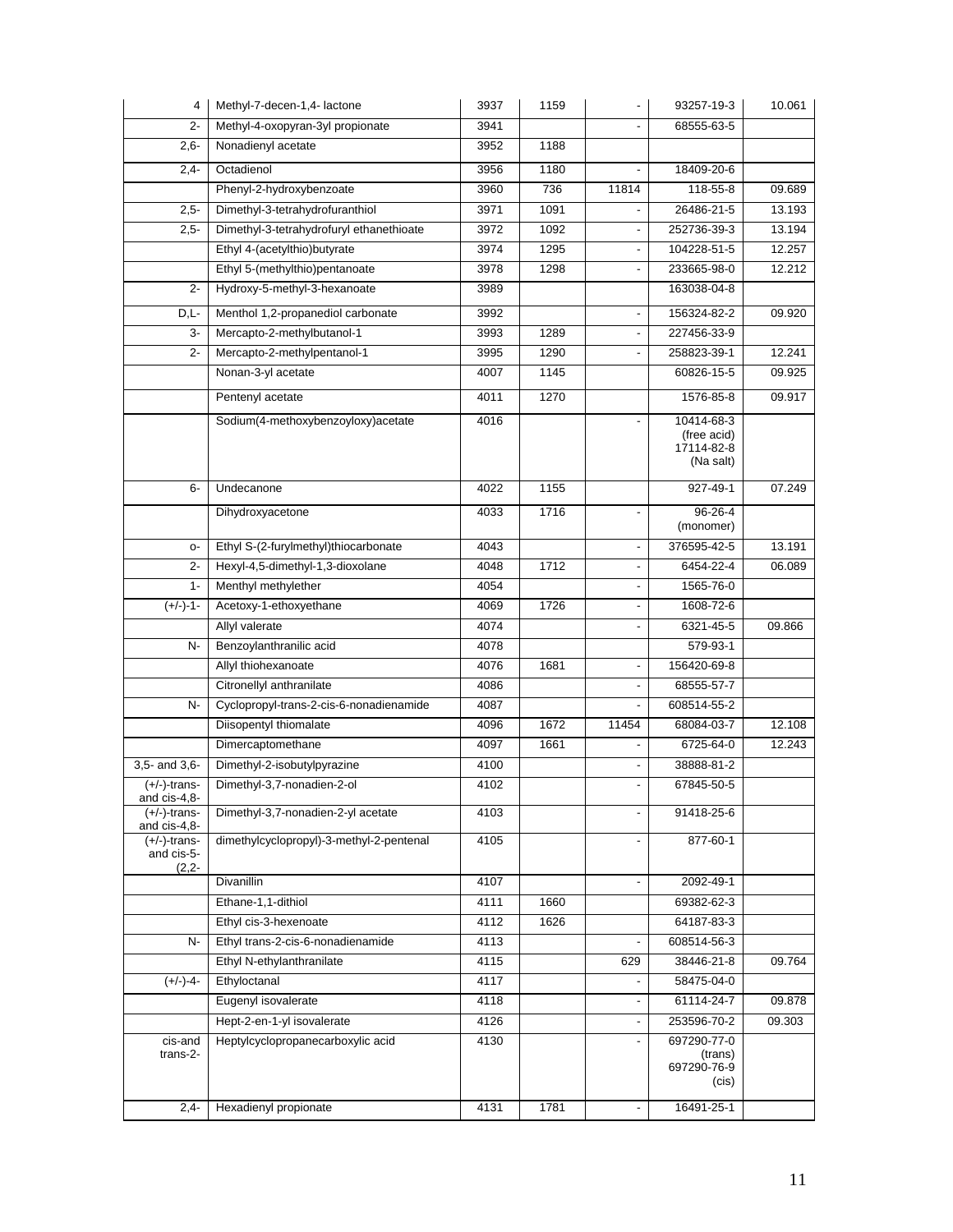| $2,4-$         | Hexadienyl acetate                                                      | 4132                     | 1780 | 10675                    | 1516-17-2   | 09.573 |
|----------------|-------------------------------------------------------------------------|--------------------------|------|--------------------------|-------------|--------|
| $2,4-$         | Hexadienyl butyrate                                                     | 4133                     | 1783 |                          | 16930-93-1  |        |
| $2,4-$         | Hexadienyl isobutyrate                                                  | 4134                     | 1782 |                          | 16491-24-0  |        |
|                | Hexyl 3-mercaptobutanoate                                               | 4136                     | 1704 |                          | 796857-79-9 | 12.235 |
| 4-             | Hydroxy-2-butenoic acid gamma-lactone                                   | 4138                     |      |                          | 497-23-4    |        |
| 5-             | Hydroxy-4-methylhexanoic acid delta-lactone                             | 4141                     |      |                          | 10413-18-0  |        |
| $1-(3-$        | Hydroxy-5-methyl-2-thienyl)ethanone                                     | 4142                     | 1750 | $\overline{a}$           | 133860-42-1 |        |
|                | Isoambrettolide                                                         | 4145                     |      |                          | 28645-51-4  | 10.063 |
| $N-$           | IsobutyIdeca-trans-2-trans-4-dienamide                                  | 4148                     | 1598 |                          | 18836-52-7  |        |
|                | Isobutyl N-methyl-anthranilate                                          | 4149                     |      | 649                      | 65505-24-0  | 09.769 |
| $(+/-)$ -      | Isobutyl 3-methylthiobutyrate                                           | 4150                     | 1677 |                          | 127931-21-9 | 12.214 |
| beta-          | Isomethylionone                                                         | 4151                     |      | 650                      | 79-89-0     | 07.041 |
| $2-(1-$        | Menthoxy) ethanol                                                       | 4154                     |      |                          | 38618-23-4  |        |
|                | Menthyl pyrrolidone carboxylate                                         | 4155                     |      |                          | 68127-22-0  |        |
| $4-$           | Mercapto-2-pentanone                                                    | 4157                     | 1670 | $\blacksquare$           | 92585-08-5  | 12.264 |
| $(+/-)-4-$     | Mercapto-4-methyl-2-pentanol                                            | 4158                     | 1669 |                          | 31539-84-1  | 12.252 |
| $2 -$          | Mercaptoanisol                                                          | 4159                     | 1666 | 11880                    | 7217-59-6   | 12.139 |
| trans- and     | Methoxy-1-decene                                                        | 4161                     |      |                          | 79930-37-3  |        |
| $cis-1-$<br>2- | Methoxyacetophenone                                                     | 4163                     |      |                          | 579-74-8    |        |
|                | Methyl 3-(methylthio)butanoate                                          | 4166                     | 1690 |                          | 207983-28-6 |        |
|                | Methyl 3-mercaptobutanoate                                              | 4167                     | 1674 | $\overline{\phantom{a}}$ | 54051-19-3  |        |
|                | Methyl isopenthyl disulfide                                             | 4168                     | 1696 |                          | 72437-56-0  |        |
| $\overline{2}$ | Methyl-1-methylthio-2-butene                                            | 4173                     | 1683 | $\overline{\phantom{a}}$ | 89534-74-7  |        |
| 6-             | Methyl-5-hepten-2-yl acetate                                            | 4177                     |      | $\blacksquare$           | 19162-00-6  |        |
| 3-             | (Methylthio)-2-butanone                                                 | 4181                     | 1688 | $\overline{a}$           | 53475-15-3  |        |
| $4-$           | (Methylthio)-2-pentanone                                                | 4182                     | 1689 |                          | 143764-28-7 |        |
| $(+/-)-3-$     | (Methylthio) heptanal                                                   | 4183                     | 1692 |                          | 51755-70-5  |        |
| 3-             | (Methylthio)methylthiophene                                             | 4184                     | 1765 |                          | 61675-72-7  |        |
|                | Methylthiomethylmercaptan                                               | 4185                     | 1675 | $\blacksquare$           | 29414-47-9  | 12.242 |
| cis-3-         | Octenyl propionate                                                      | 4189                     | 1628 |                          | 94134-03-9  |        |
| $(+/-)-2-$     | Phenyl-4-methyl-2-hexenal                                               | 4194                     |      | $\overline{\phantom{a}}$ | 26643-92-5  |        |
|                | Prenyl caproate                                                         | 4204                     |      | $\blacksquare$           | 76649-22-4  |        |
|                | Propyl 2-mercaptopropionate                                             | 4207                     | 1667 | $\blacksquare$           | 19788-50-2  |        |
|                | Thioacetic acid                                                         | 4210                     | 1676 |                          | 507-09-5    | 12.199 |
| trans- and     | Trimethyl-3,7-nonadien-2-ol                                             | 4211                     | 1645 | $\overline{a}$           | 479547-57-4 |        |
| cis-2,4,8-     |                                                                         |                          |      |                          |             |        |
| $(+/-)-2,4,8-$ | Trimethyl-7-nonen-2-ol                                                  | 4212                     | 1644 |                          | 437770-28-0 |        |
| $2,4,6-$       | Trithiaheptane                                                          | 4214                     | 1684 |                          | 6540-86-9   | 12.240 |
|                | Vetiverol                                                               | 4217                     |      | 10321                    | 89-88-3     | 02.214 |
|                | Vetiveryl acetate                                                       | 4218                     |      | 11887                    | 117-98-6    | 09.821 |
| $(+/-)-N, N-$  | Dimethyl menthyl succinamide                                            | 4230                     | 1778 |                          | 544714-08-1 |        |
| $N1-(2-$       | methoxy-4-methylbenzyl)-N2-(2-(pyridin-2-<br>yl)ethyl)oxalamide         | 4231                     | 1770 |                          | 745047-97-6 |        |
| N-             | (Heptan-4-yl)benzo[d][1,3]dioxole-5-<br>carboxamide                     | 4232                     | 1767 | $\blacksquare$           | 745047-51-2 |        |
| $N1-(2,4-$     | Dimethoxybenzyl)-N2-(2-(pyridin-2-<br>yl)ethyl)oxalamide                | 4233                     | 1768 |                          | 745047-53-4 |        |
| $N1-(2-$       | Methoxy-4-methylbenzyl)-N2-(2-(5-<br>methylpyridin-2-yl)ethyl)oxalamide | 4234                     | 1769 | 14.025                   | 745047-94-3 |        |
|                | Methyl 10-undecenoate                                                   | 4253                     | 1639 |                          | 111-81-9    |        |
|                | Cedryl acetate                                                          | $\blacksquare$           |      | 527                      | 77-54-3     | 09.171 |
| $2,2-$         | Dimethyl-3-phenylpropionaldehyde                                        | $\overline{\phantom{a}}$ |      | 598                      | 1009-62-7   | 05.054 |
|                | Isobornyl phenylacetate                                                 | $\overline{\phantom{a}}$ |      | 566                      | 94022-06-7  | 09.756 |
|                |                                                                         |                          |      |                          |             |        |